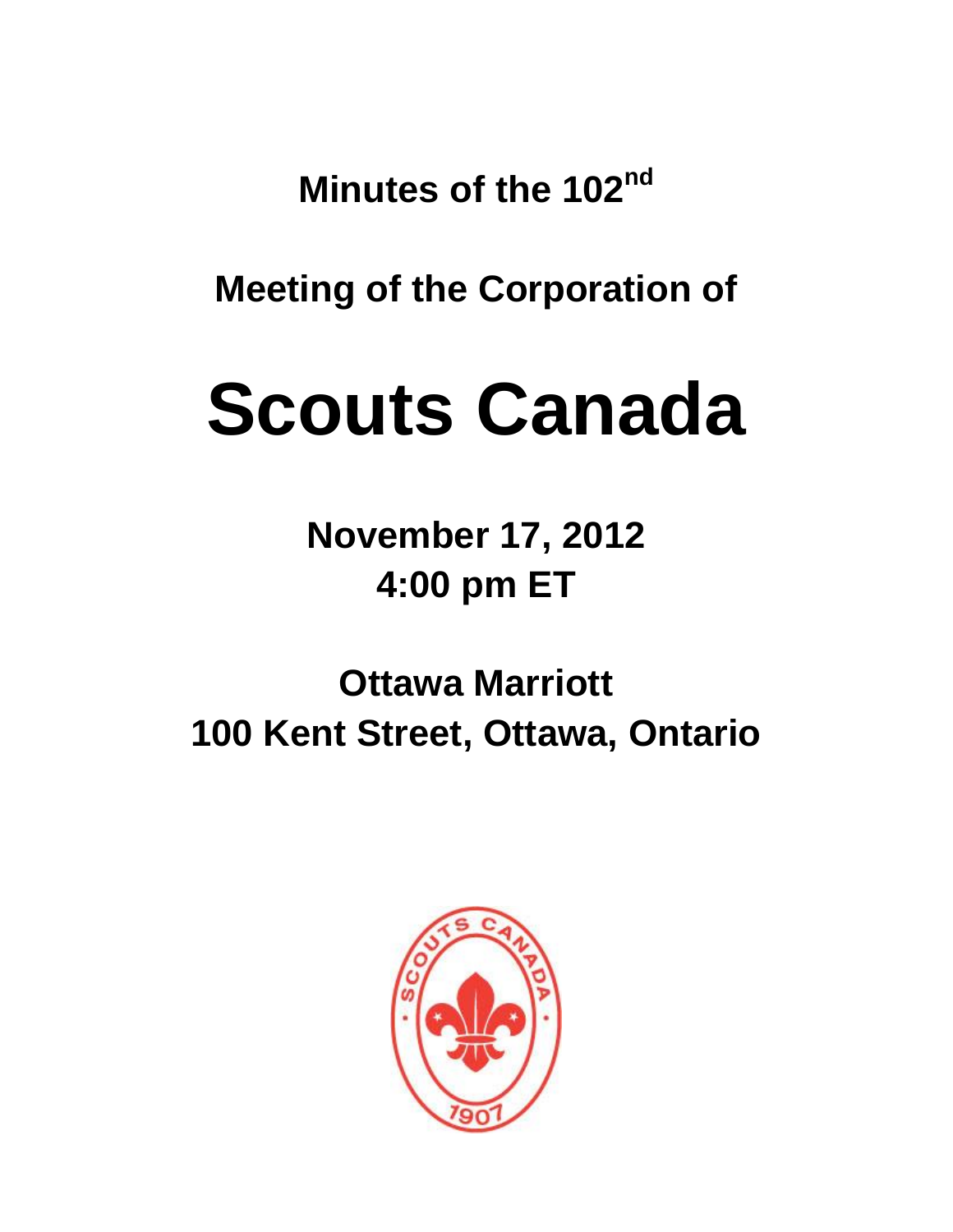# **NO. 1 WELCOME:**

Steve Kent, Chief Commissioner and Chair of the Board of Governors welcomed the members to the 102<sup>nd</sup> meeting of the Corporation of Scouts Canada and called the meeting to order at 4:00 pm ET. The AGM was broadcast live via the internet.

The Chief Commissioner provided delegates with a brief overview of voting instructions prior to proceeding with the business of the meeting. The Returning Officers were identified in the room.

# **NO. 2 INVOCATION AND GONE HOME:**

Peter Ford, Member of the Board of Governors presented the invocation. Scouts Canada recognized Scouters who have 'Gone Home' since the last meeting:

| Haroldene (Dino) Everett | Long time Scouter, Hamilton, ON.                                                                                                                                                        |
|--------------------------|-----------------------------------------------------------------------------------------------------------------------------------------------------------------------------------------|
| David Ng                 | Scouter, Calgary, Alberta. Beloved brother of Janet<br>Ng, former<br>member of Board of Governors, Scouts Canada.                                                                       |
| Joan Dunn                | Long-time friend and former employee of Scouts<br>Canada National Office.                                                                                                               |
| John Woodcock            | Had an extensive history in Scouting, he was a<br>great mentor and the heart of the Northern Lights<br>Council.                                                                         |
| Ron Brown                | Ron was Provincial Commissioner for New<br>Brunswick Council in the late 1990's and was<br>District Commissioner in Moncton, he<br>served as Camp Chief at a New Brunswick<br>Jamboree. |

# **A moment of silence followed.**

# **NO. 3 SPECIAL CORRESPONDENCE AND REGRETS:**

Michael McKay, Executive Commissioner and CEO of Scouts Canada read regrets from Mark Josselyn, Honourary Legal Counsel, Board of Governors and Raymond Varkki of the Salvation Army. Michael read a letter of special correspondence from Sharron Callahan and Debra Del Duca, Chief Commissioner and Chief Executive Officer from Girl Guides of Canada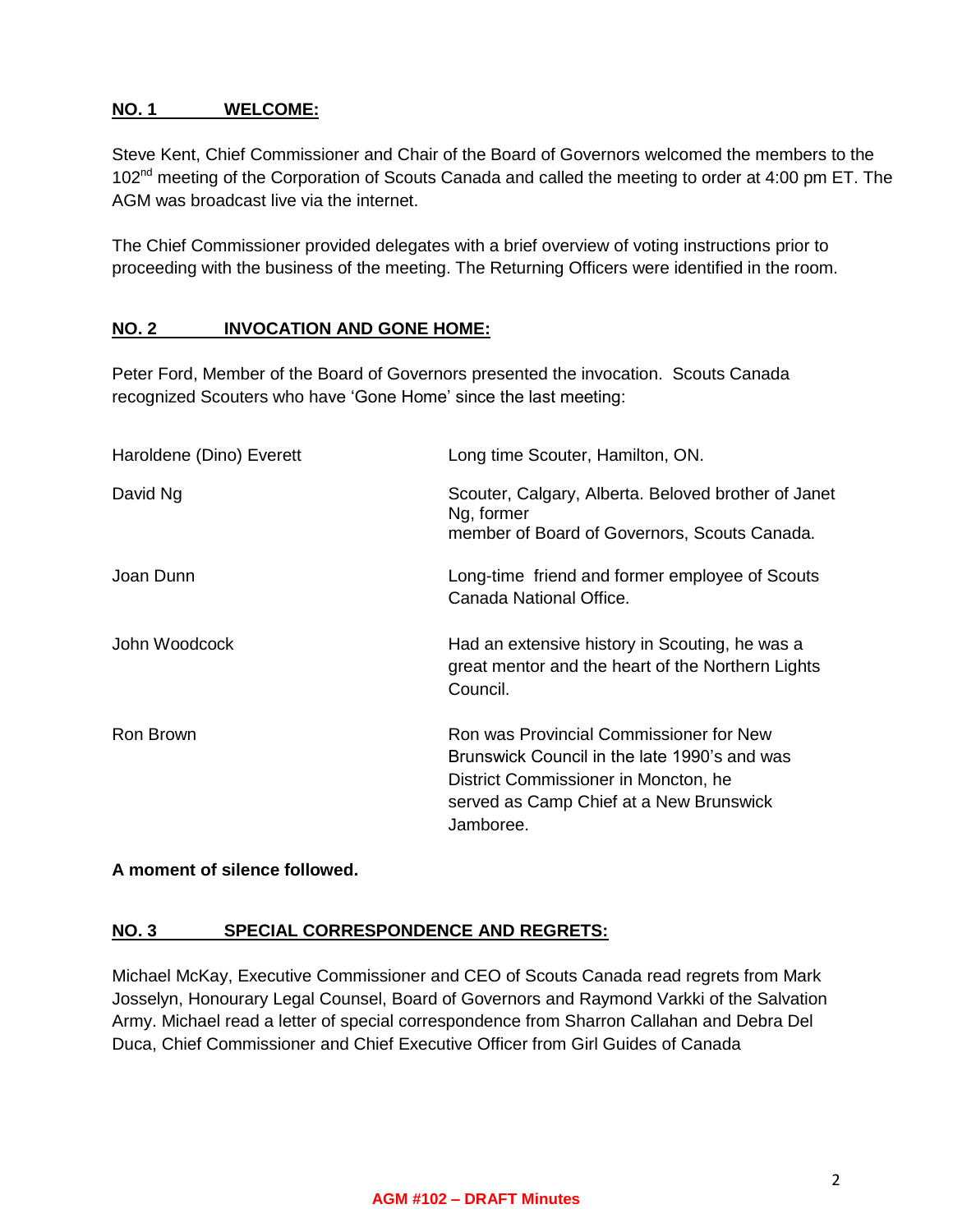# **NO. 4 APPROVAL OF THE MINUTES:**

Michael McKay brought forward the previously circulated Minutes of the 100<sup>th</sup> and 101<sup>st</sup> Meetings for approval. Hearing no errors or omissions, the following Motion was made:

## **MOTION:**

**That the Minutes of the 100 th and 101st Meeting of the Corporation of Scouts Canada on November 19, 2011 and May 5th, 2012, as presented, be approved.**

**Move: Andrew Bienhaus Seconded: David Millie CARRIED**

## **NO. 5 CHILD AND YOUTH SAFETY MOMENT:**

J Anderson, Deputy National Commissioner of the National Leadership Team shared in a moment of Child and Youth Safety.

## **NO.6 REPORT OF THE NOMINATING COMMITTEE**

Glenn Armstrong, Past Chief Commissioner went through the recent changes to By-Law 2 that were passed at the Special Meeting on May 5<sup>th</sup>, 2012.

To satisfy the requirements of By-Law 2 Glenn moved the following motions:

## **MOTION:**

**Moved that Scouts Canada make recommendation to the Patron Scout, his Excellency David Johnston, Governor General for appointment as Chief Commissioner Andrew Price of Calgary, Alberta.**

**Seconded: Ron Kappert CARRIED**

#### **MOTION:**

**Moved the approval by the Voting Members of the Nominating Committee's recommendation for Jon Himmens of Calgary, Alberta, as Vice Chair of Finance and for Kaylee Galipeau of Edmonton, Alberta, as National Youth Commissioner.**

**Seconded: Brandon Scott CARRIED**

#### **MOTION:**

**Moved the approval by the Voting Members of the Nominating Committee's recommendation for Mark Josselyn as the Honouray Legal Counsel, Michael McKay as the Chief Executive Officer and Stephen Kent of Mount Pearl Newfoundland & Labrador as the Past Chief Commissioner to be Officers of the Scouts Canada Corporation.**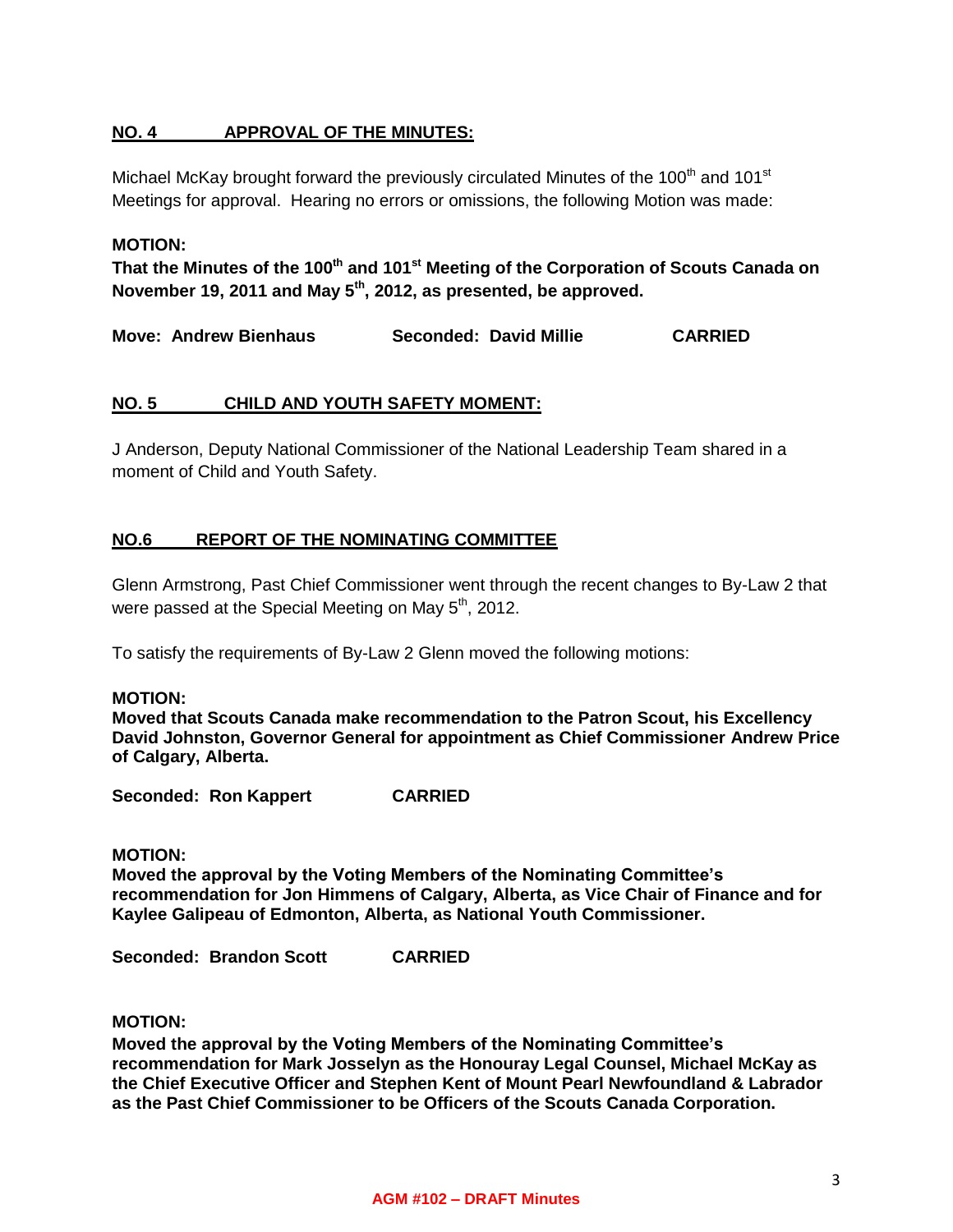**Seconded: Herb Ripley CARRIED** *(unanimous)*

#### **MOTION:**

**Moved the approval by the Voting Members of the Nominating Committee's recommendation respecting the election of the 11 Honorary Officers with voting rights, and the 141 Honourary Members Non-Voting of the Scouts Canada Corporation.** 

**Seconded: Kaylee Galipeau CARRIED** *(unanimous)*

#### **MOTION:**

**Moved the approval by the Voting Members of the Nominating Committee's recommendation that relate to Darren Thompson as the Member at large from BC/YK, and Elizabeth Smith Windsor as the member at large from SK/MB and a youth member as there are only one nominee for each that meet that residency requirement, and for the remaining youth candidate Neal Rice from ON, as there are no additional nominees that meet that requirement.**

## **Seconded: Gino Sferrazza CARRIED** *(unanimous)*

Having satisfied the requirements for By-Law No. 2, Steve proceeded to introduce the two secret ballots that will confirm the Vice-Chair – Strategic and the remaining seven Members-at-Large, one of who will be from Quebec. The Returning Officers collected the ballots.

## **NO.7 SELECTION OF NOMINATING COMMITTEE MEMBERS:**

The Chief Commissioner received the following nominations from the floor: David Millie, ON (Youth), Kary Cozens, BC (Youth), Nicholas Wadel-Turcotte, ON (Youth), Emily Beausoleil, ON (Youth), Clare Ford, ON (Adult), Cindy Mei, BC (Youth), Greg White, ON (Adult), and Michael O'Connor, ON (Adult). Election took place by secret ballot.

## **NO. 9 REPORT FROM THE NATIONAL YOUTH COMMISSIONER:**

Dylan Reinhart, read the report of the National Youth Commissioner

## **MOTION:**

**Moved that the Report of the National Youth Commissioner to the Members be accepted.** 

**Seconded: Christian Nielson CARRIED** *(unanimous)*

# **NO. 10 REPORT TO MEMBERS FROM THE CHIEF COMMISSIONER AND CHAIR OF THE BOARD:**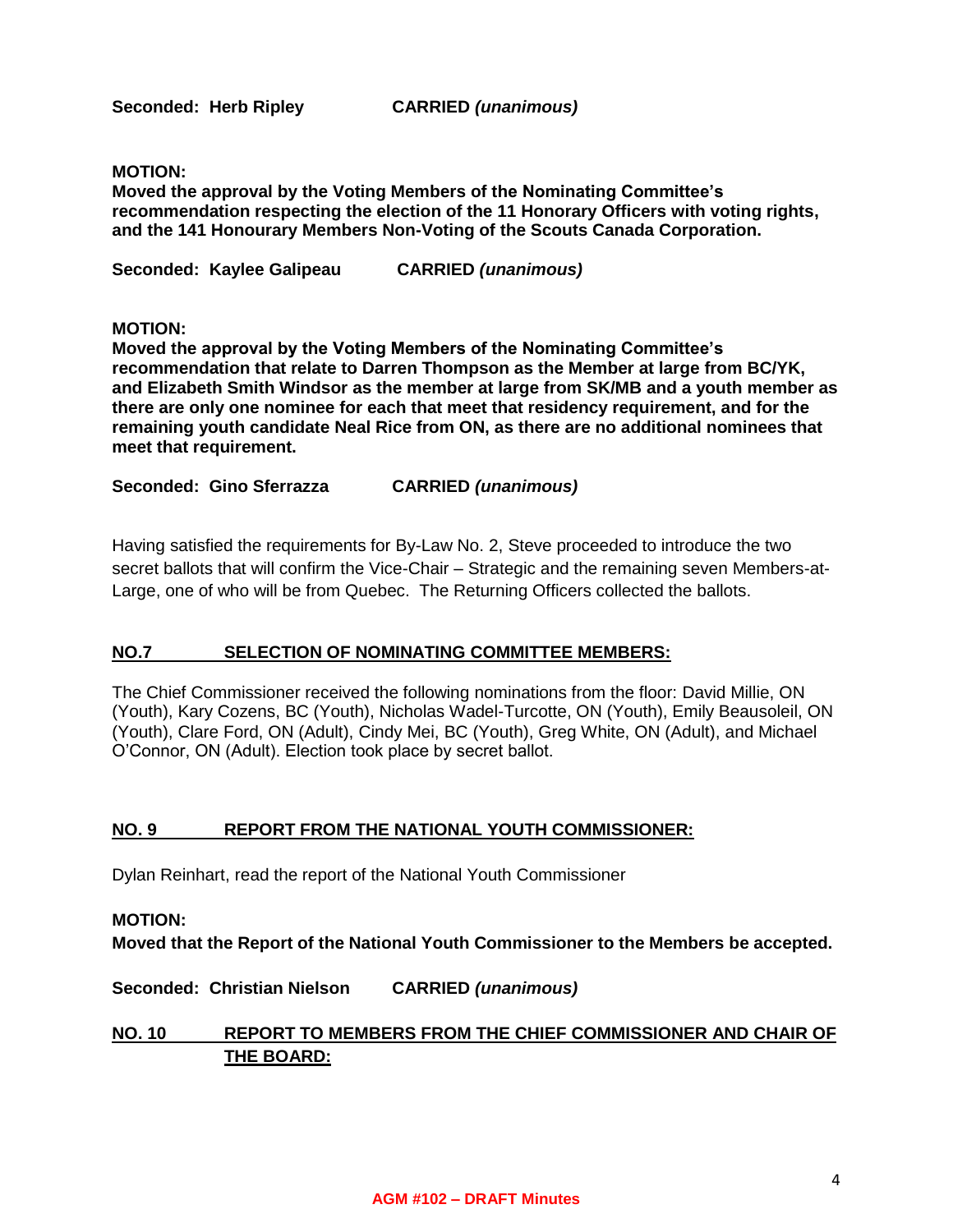Steve Kent read the report from the Chief Commissioner and Chair of the Board and thanked the Members for four incredible years as Chief Commissioner.

# **MOTION:**

**Moved that the Report of the Chief Commissioner and Chair of the Board to the Members be accepted.** 

**Moved: Peter Ford Seconded: John Estrella CARRIED** *(unanimous)*

## **NO. 11 MOTIONS PRESENTED TO THE MEMBERS BY THE CHIEF COMMISSIONER ON BEHALF OF THE BOARD:**

Steve Kent confirmed that there were no motions to be presented to the Members on behalf of the Board.

# **NO. 12 ADOPTION OF AUDITORS REPORT AND FINANCIAL STATEMENTS:**

Jon Himmens, Vice-Chair of Finance, presented the Auditor's Report for the Scouts Canada National Operation and moved the following:

MOTION:

**Move that the Auditor's Report for the Scouts Canada National Operation dated November 16, 2012 be accepted; and that the financial statements of the National Operation of Scouts Canada for the year ending August 31, 2012 be accepted.**

**Seconded: Darren Thomson CARRIED**

# **NO. 13 APPOINTMENT OF AUDITORS FOR 2012/2013:**

**Jon Himmens moved that the firm of KPMG be appointed as Auditors for the National Operation for the year ending August 31, 2013.**

**Seconded: Nicholas Wadell- Turcotte CARRIED (unanimous)** 

# **NO. 14 ADOPTION OF THE 2011-2012 ANNUAL REPORT:**

David Connelly, of the Board of Governors presented the Annual Report and moved:

## **MOTION:**

**Moved that the Annual Report of the National Operation of Scouts Canada for the year ending August 31, 2012, be adopted.**

**Seconded: Elizabeth Smith-Windsor CARRIED**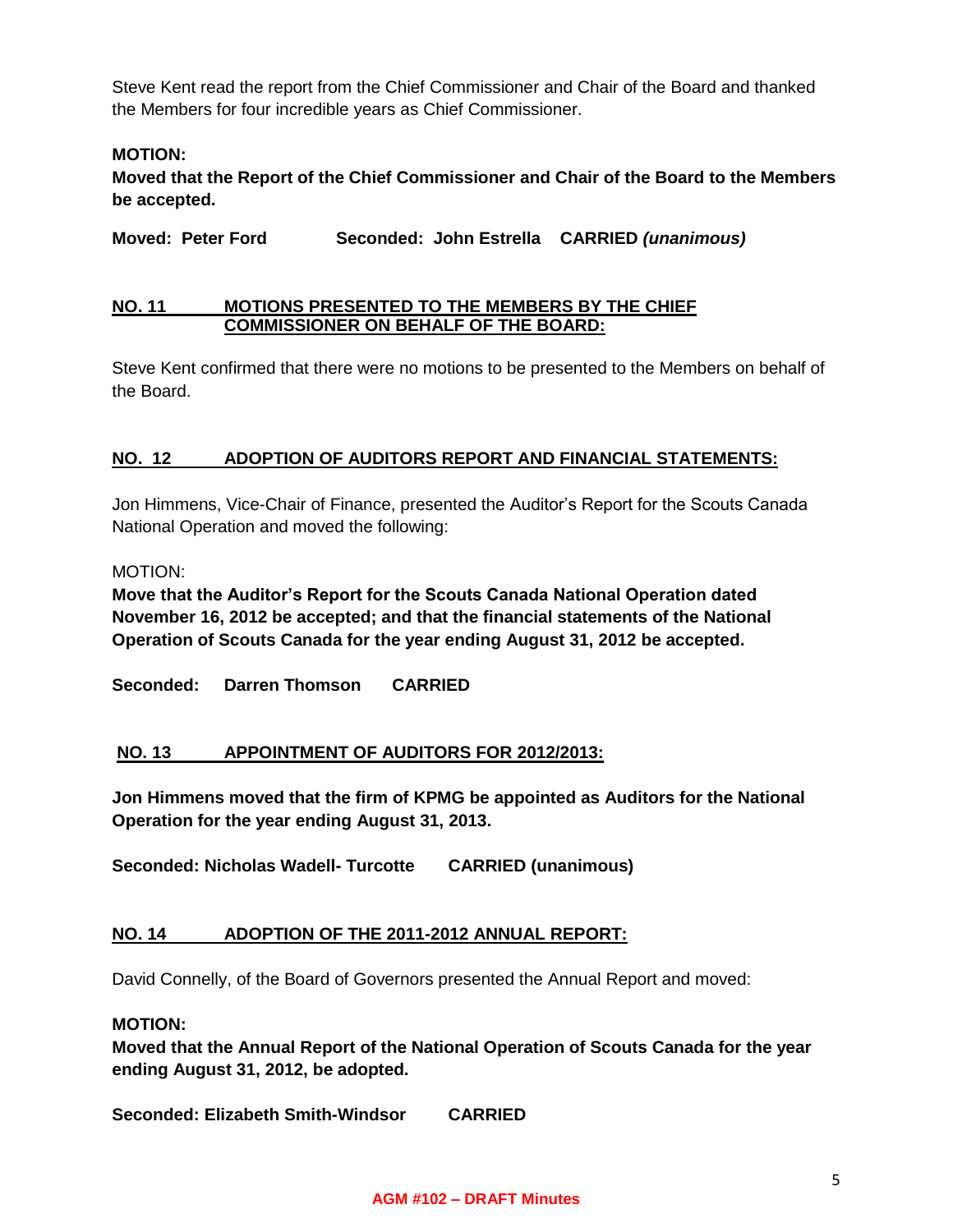# **NO. 15 TRIBUTE TO ADULT VOLUNTEERS:**

Norm Williams, Deputy National Commissioner of the National Leadership Team read the following motion:

## **MOTION:**

**I've been given the distinct honour to pay tribute to our volunteers – these dedicated people who believe in all work and no pay.** 

**They are the unsung heroes who share their time, talent and energy to inspire and help young people become confident, contributing citizens of Canada.** 

**I ask that we take this occasion to recognize and thank them for their contributions to Scouts Canada.** 

**Moved: Neal Rice Seconded: Lorne Erb CARRIED (unanimous)**

# **NO. 16 APPRECIATION TO SPONSORS AND PARTNERS IN SERVING CANADIAN YOUTH:**

Christian Perrault, Member of the Board of Governors moved the following motion in appreciation to sponsor and partners in serving Canadian Youth:

**On behalf of Scouts Canada, I would like to extend our sincere and grateful appreciation to all of our Sponsors/Partners across this great nation, who support and dedicate themselves to aiding us to fulfill our Mission to Canadian youth.**

**Seconded: Alex Court CARRIED (unanimous)**

## **NO. 17 OTHER BUSINESS:**

**(a) Special Guests:** 

Dennis MacAteer from the Church of Latter Day Saints, David Huestis, Ambassador to the WOSM and Past President of Scouts Canada, Senator Consiglio Di Nino, Honorary Voting Member and Former President of the Greater Toronto Region, Joao Armando, World Scouts Committee Member and Goran Hagerdel, of the World Scout Bureau.

## **(b) Greetings:**

Jean-Francois Champagne, President for Association des Scouts du Canada and Wayne McMillan of the Canadian Fellowship of BP Guilds.

## **A recess was taken to await the final count of the secret ballot votes.**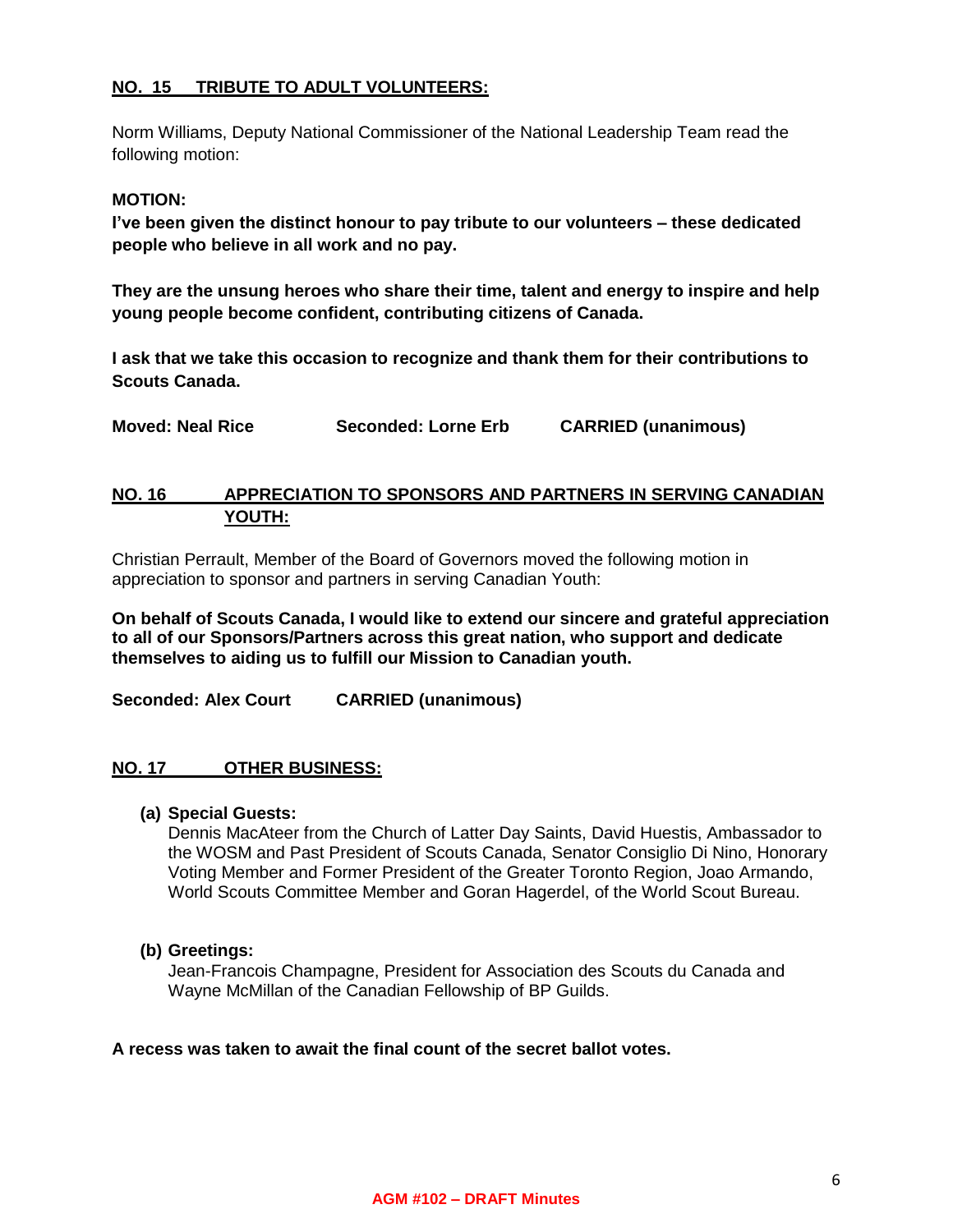# **No. 8 ELECTION OF OFFICERS AND MEMBERS**

The Returning Officers re-entered the room and the meeting continued with the announcement of J Anderson as the Vice-Chair of Strategic. The remaining seven Members were appointed as follows: Amy Barrett-Smith, David Connelly, Peter Ford, Leona Harari, Christian Perrault, Maurice Tuff and Norm Williams

## **NO.7 SELECTION OF NOMINATING COMMITTEE MEMBERS (continued):**

David Millie, ON (Youth), Cindy Mei, BC (Youth) and Michael O'Connor, ON (Adult) were appoint to the Nominating Committee.

**Andrew Bienhaus thanked everyone for their participation and moved to destroy the ballots:**

**MOTION:**

**Moved that the secret ballots be destroyed.** 

**Seconded Darren Thomson CARRIED**

## **NO. 17 OTHER BUSINESS (continued):**

**(c) Confirmation of Acts:**

**MOTION:**

**Be it resolved that all acts, by-laws, proceedings, appointments, elections, and payments enacted, made, done and taken by the Board of Governors and the National Leadership Team members since the last annual meeting of the Corporation, referred to in the minutes of these bodies, of the Annual General Meeting or of the Annual Report, or in any way connected with the day-to-day business of the Corporation, are herby approved and confirmed.**

**Moved: Jon Himmens Seconded: Darren Thomson CARRIED**

**(d) Closing Comments**:

Steve thanked everyone for their participation.

## **NO. 16 ADJOURNMENT:**

#### **MOTION:**

That the 102<sup>nd</sup> Meeting of the Scouts Canada Corporation was adjourned at 6:30 pm ET.

| <b>Moved: Bernie Avery</b> | <b>Seconded: Emily Beausoleil</b> | <b>CARRIED</b> |
|----------------------------|-----------------------------------|----------------|
|----------------------------|-----------------------------------|----------------|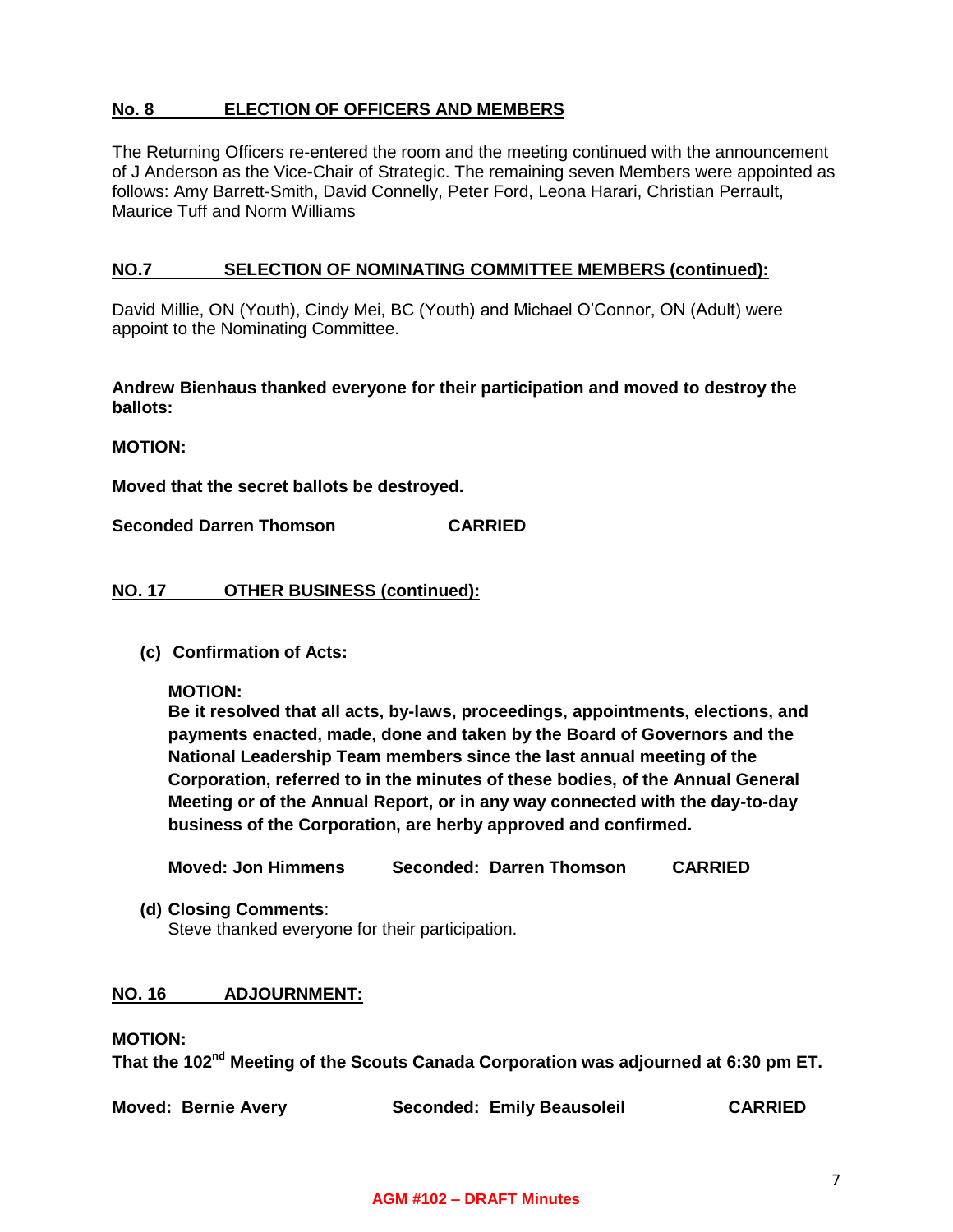## **Scouts Canada Initial Report of the Nominating Committee To the Voting Members for the 2012 AGM**

#### **1. Recommendation to the Patron Scout for Chief Commissioner and Chair of the Board**

| Price - | AЬ   | Pricing/Market |
|---------|------|----------------|
| Andrew  | alda | Analvst        |

#### **2. For Election as Officers and Members of the Board of Governors**

| J Anderson       | Oakville ON    | Vice Chair - Strategic | VP, Marketing                |
|------------------|----------------|------------------------|------------------------------|
| Jon Himmens, MBA | Calgary AB     | Vice Chair - Finance   | <b>Business Relationship</b> |
|                  |                |                        | Manager                      |
| Stephen Kent     | Mount Pearl NL | Past Chair             | Member of the NL             |
|                  |                |                        | House of Assembly            |
| Kaylee Galipeau  | Edmonton AB    | National Youth         | <b>Education Student</b>     |
|                  |                | Commissioner           |                              |

# **3. For Election as Members of the Board of Governors**

| Darren D Thompson*         | Fort St. John         | Member BC/YK      | <b>Business owner</b>         |
|----------------------------|-----------------------|-------------------|-------------------------------|
| Elizabeth Smith-           | Saskatoon SK          | Member (Youth)    | French Immersion              |
| Windsor                    |                       | SK/MB             | Teacher                       |
| <b>Neal Rice</b>           | Nepean ON             | Member (Youth) ON | <b>Bank Officer</b>           |
| Leona Harari, CA MBA       | Dollards-des-Ormeaux  | Member QC         | <b>Tax Accountant</b>         |
|                            | QC                    |                   |                               |
| David Connelly             | Yellowknife NWT       | Member AB/NWT     | <b>Aboriginal Relations</b>   |
| Peter R Ford               | Moncton NB            | Member Atlantic   | Pharmacist                    |
| Norm Williams*             | <b>Toronto ON</b>     | Member-at-large   | <b>Marketing Executive</b>    |
| Maurice J Tuff             | <b>Mount Pearl NL</b> | Member-at-large   | <b>Electrical Engineer</b>    |
| Amy Barrett-Smith          | Guelph ON             | Member ON         | Sales Manager                 |
| <b>Christian Perreault</b> | Montreal QC           | Member-at-large   | <b>Information Technology</b> |

N.B. "+" Appointed by the Patron Scout of Canada; "~"Appointed by Board of Governors; **"\*"New Nominees**

#### **4. For Election as Honorary Officers and Voting Members**

| John Adams                                        | Duncan BC         |
|---------------------------------------------------|-------------------|
| Dr. Monty Audenart                                | Red Deer AB       |
| Roger Phillips, O.C.                              | Regina SK         |
| Douglas Ward, QC                                  | Winnipeg MB       |
| The Honorable Consiglio Di Nino (Retired Senator) | <b>Toronto ON</b> |
| <b>Andrew Molson</b>                              | Montreal QC       |
| David Huestis                                     | Saint John NB     |
| John Edgecombe                                    | Halifax NS        |
| Don Livingstone, C.M.                             | Charlottetown PEI |
| Seamus O'Regan                                    | St John's NL      |
| Craig Kielburger, C.M.                            | <b>Toronto ON</b> |

BC/YK -1, AB/NWT – 4, SK/MB – 1, ON – 4, QC – 2, Atl – 3 September 07, 2012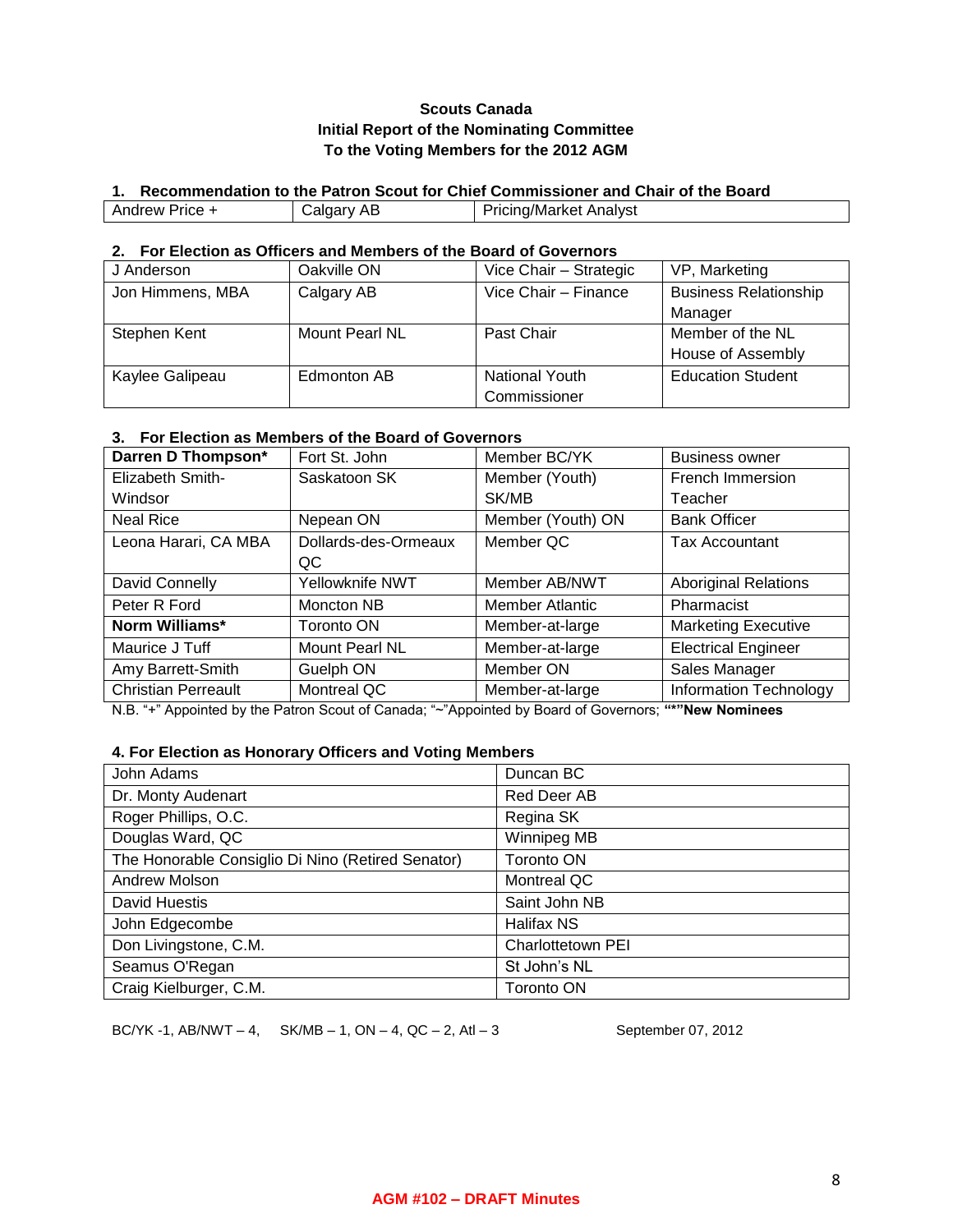#### **HONORARY MEMBERS – NON - VOTING SCOUTS CANADA - CORPORATION**

## **2012-13**  *BRITISH COLUMBIA / YUKON*

| 1. | Allen Ball            | Victoria          |
|----|-----------------------|-------------------|
| 2. | Douglas Bell, CM      | Whitehorse, Yukon |
| 3. | Arthur G. Bowes       | Penticton         |
| 4. | John Gemmill          | Vancouver         |
| 5. | <b>Wilson Nicolle</b> | Burnaby           |
| 6. | Dr. Paul Stanwood     | Vancouver         |
| 7. | W.A. (Bill) Tunbridge | Chilliwack        |
| 8. | Donald Weatherill     | Vernon            |
| 9. | Don W. Young, FCA     | Vancouver         |

## *ALBERTA*

| $\mathbf{1}$ . | His Worship Mayor Normand Boucher   | Medicine Hat    |
|----------------|-------------------------------------|-----------------|
| 2.             | His Worship Mayor David Bronconnier | Calgary         |
| 3.             | His Worship Mayor Morris Flewelling | <b>Red Deer</b> |
| 4.             | The Hon. Catherine Fraser           | Edmonton        |
| 5.             | The Hon. James H. Laycraft          | Calgary         |
| 6.             | The Hon. Peter Lougheed, PC CC Q.C. | Calgary         |
| 7.             | His Worship Mayor Stephen Mandel    | Edmonton        |
| 8.             | Stanley A. Milner                   | Edmonton        |
| 9.             | The Hon. W.K. Moore                 | Calgary         |
| 10.            | The Hon. Premier Ed Stelmach        | Lamont          |
| 11.            | His Worship Mayor Robert Tarleck    | Lethbridge      |

#### *NORTHWEST TERRITORIES*

| -<br>-<br>.,<br>David<br>searle<br>DU<br>. .<br>$\sim$ |
|--------------------------------------------------------|
|--------------------------------------------------------|

#### *CENTRAL CANADA ADMINISTRATIVE CENTRE MANITOBA COUNCIL*

| . .      | <b>Bill Blaikie, MP</b> | Ottawa   |
|----------|-------------------------|----------|
| <u>.</u> | The Hon.<br>Gary Doer   | Winnineg |

#### *NORTHERN ONTARIO COUNCIL*

|    | Ray Bonni, MP                | Sudbury            |
|----|------------------------------|--------------------|
| 2. | Ken Boschoff, MP             | <b>Thunder Bay</b> |
| 3. | <b>Thornley Christiansen</b> | <b>Thunder Bay</b> |
| 4. | David Hamilton               | Minnesota, USA     |
| 5. | Dr. George Harvey            | Sault Ste Marie    |
| 6. | <b>Richard Johnston</b>      | Matheson           |
| 7. | Art Langley                  | North Bay          |
| 8. | <b>Jack Masters</b>          | <b>Thunder Bay</b> |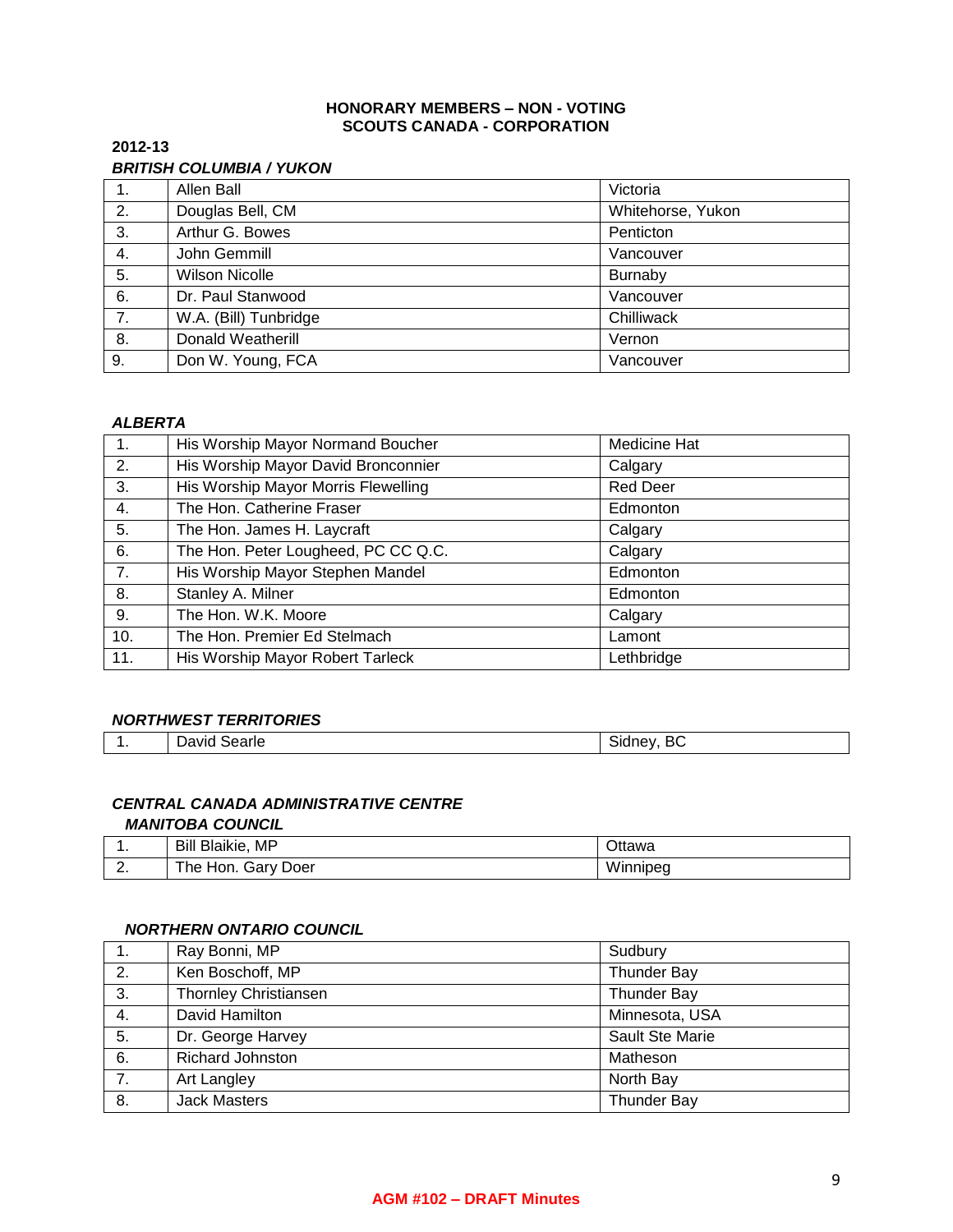| 9.  | Alex V. McCauley (Retired Police Chief) | Sudbury            |
|-----|-----------------------------------------|--------------------|
| 10. | <b>Edward Metzler</b>                   | Thunder Bay        |
| 11. | <b>Tom Reimer</b>                       | <b>Timmins</b>     |
| 12. | Ms. Janice Ross                         | <b>Thunder Bay</b> |
| 14. | Jack Tipler                             | Callander          |

# *ONTARIO*

#### *CENTRAL ONTARIO ADMINISTRATIVE CENTRE*

| 1.  | Rob Adams, Mayor                          | Orangeville         |
|-----|-------------------------------------------|---------------------|
| 2.  | Omar Alghabra                             | Mississauga         |
| 3.  | David Anderson, Mayor                     | Harriston           |
| 4.  | Dany Assaf                                | Toronto             |
| 5.  | William Blair, Chief of Police            | Toronto             |
| 6.  | Rick Bonnette, Mayor                      | <b>Halton Hills</b> |
| 7.  | Michael Broomhead, Mayor                  | Kenilworth          |
| 8.  | <b>Ronald Clark</b>                       | Minden              |
| 9.  | George A. Cohon                           | Toronto             |
| 10. | J. Ed Crewson, Mayor                      | Shelburne           |
| 11  | The Honourable Senator Consiglio Di Nino  | Toronto             |
| 12. | Kevin Eccles, Mayor                       | Durham              |
| 13. | Julian Fantino, Commissioner              | Orillia             |
| 14. | Bruce K. Farr                             | Toronto             |
| 15. | Susan Fennell, Mayor                      | Brampton            |
| 16. | Ken Ferguson, Mayor                       | Stayner             |
| 17. | Tony Gagliano                             | Concord             |
| 18. | John Gardner                              | Toronto             |
| 19. | Paul Godfrey                              | Toronto             |
| 20. | John Green, Mayor                         | Drayton             |
| 21  | Ed Hollinger, Mayor                       | Listowel            |
| 22. | Anthony Hung                              | Willowdale          |
| 23. | The Hon. Henry N. R. Jackman, CM KStJ LLD | Toronto             |
| 24. | Dr. Bruce M. Jackson                      | Waterloo            |
| 25. | Cam Jackson, Mayor                        | Burlington          |
| 26. | The Most Rev. Colin R. Johnson            | Toronto             |
| 27. | Rabia Khedr                               | Mississauga         |
| 28. | Gord Krantz, Mayor                        | Milton              |
| 29. | Armand La Barge, Chief of Police          | Newmarket           |
| 30. | <b>Keith Laking</b>                       | Toronto             |
| 31. | Christopher Lewis, Commissioner, OPP      | Orillia             |
| 32. | Don Lewis, Mayor                          | Dundalk             |
| 33. | Don MacIver, Mayor                        | Orangeville         |
| 34. | Hazel McCallion, Mayor                    | Mississauga         |
| 35. | E.R. McCrimmon                            | Picton              |
| 36. | David Miller, Mayor                       | Toronto             |
| 37. | Rev. Dr. Gilles Mongeau, S.J.             | Toronto             |
| 38. | Marolyn Morrison, Mayor                   | Caledon             |
| 39. | Brian Mullin, Mayor                       | Markdale            |
| 40. | Muneeb Nasir                              | Toronto             |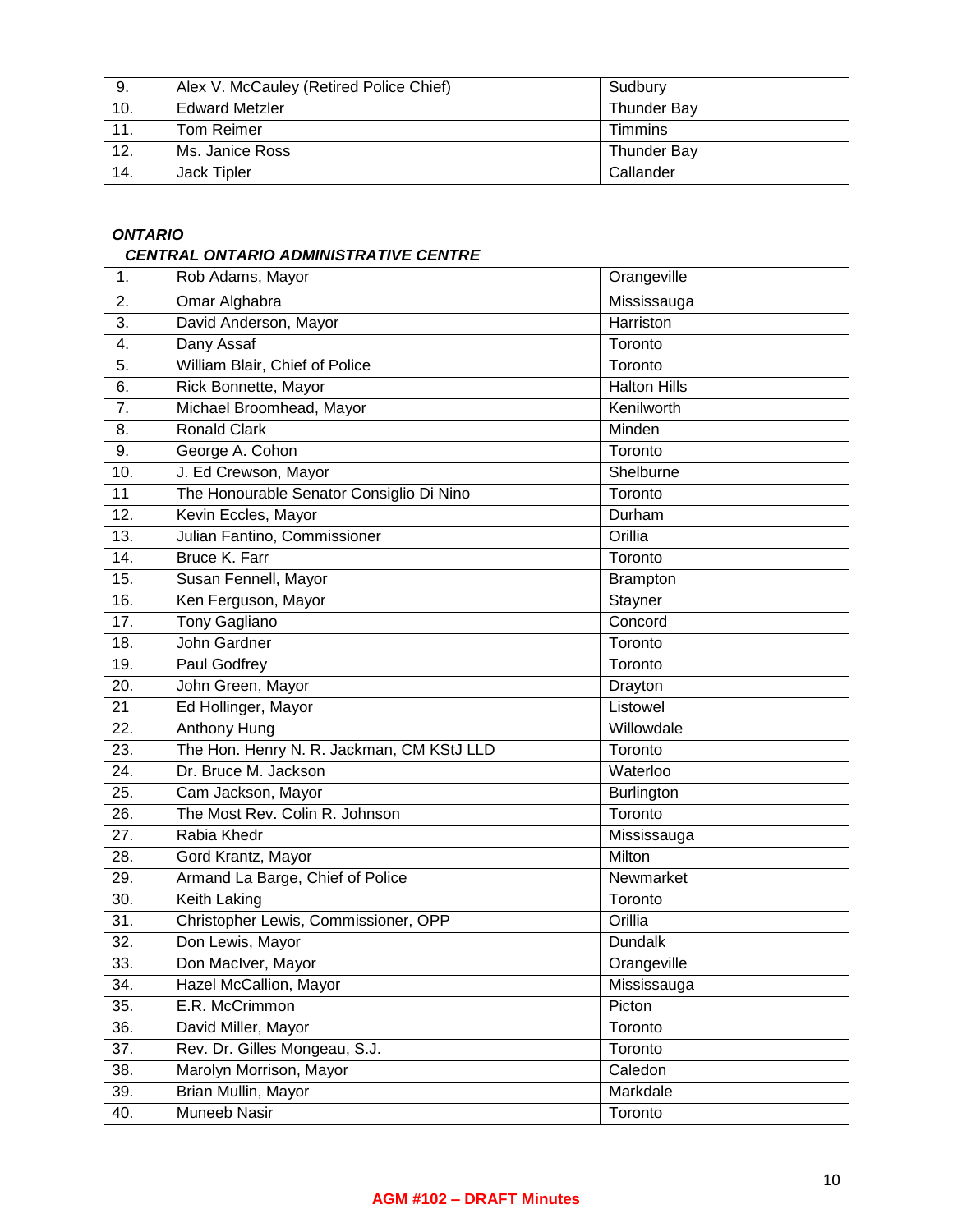| 41. | The Rev. Harding Ng         | Markham             |
|-----|-----------------------------|---------------------|
| 42. | John K. Oosterhof, Mayor    | <b>Grand Valley</b> |
| 43. | Cal Patterson, Mayor        | Wasaga Beach        |
| 44. | T. Donald Philp             | Picton              |
| 45. | David W. Pretty             | Toronto             |
| 46. | Hugh Robertson              | Whitby              |
| 47. | Dr. Robert Rosehart         | Waterloo            |
| 48. | Peter Sawyer                | Markham             |
| 49. | Frank Scarpitti, Mayor      | Markham             |
| 50. | The Hon. David P. Smith     | Toronto             |
| 51. | Imam Hamid Slimi            | Toronto             |
| 52. | Ruth Lovell Stanners, Mayor | Owen Sound          |
| 53. | Ron Stevens, Mayor          | Orillia             |
| 54. | Joseph E. Turner            | Scarborough         |
| 55. | Zubeda Vahed                | Mississauga         |
| 56. | Tony Van Bynen, Mayor       | Newmarket           |
| 57. | Fred A. Whiskin             | Burlington          |
| 58. | Doug White, Mayor           | <b>Bradford</b>     |
| 59. | Carl Zehr, Mayor            | Kitchener           |

# *EASTERN ONTARIO ADMINISTRATIVE CENTRE*

| ι. | <b>Richard Cowan</b>    | Ottawa  |
|----|-------------------------|---------|
| 2. | <b>William Fettes</b>   | Ottawa  |
| 3. | Don Judd                | Ottawa  |
| 4. | Jack McCracken          | Ottawa  |
| 5. | William Racz            | Toronto |
| 6. | <b>Richard Williams</b> | Kanata  |

#### *QUEBEC*

| 1.  | G. Drummond Birks, CM      | Montréal       |
|-----|----------------------------|----------------|
| 2.  | James Cherry               | Montréal       |
| 3.  | Warren Chippindale, FCA    | Mont Tremblant |
| 4.  | David M. Culver, CC        | Montréal       |
| 5.  | A. Jean de Grandpré, CC    | Montréal       |
| 6.  | John H. Dinsmore           | Westmount      |
| 7.  | Melvyn A. Dobrin           | Montréal       |
| 8.  | Alain Dubeau               | St-Bruno       |
| 9.  | Lamar Durrett              | Montréal       |
| 10. | George H. Holland          | St-Laurent     |
| 11. | Professor Estelle Hopmeyer | Montréal       |
| 12. | Donald W. McNaughton       | Westmount      |
| 13. | Joanne Millette            | Montréal       |
| 14. | Dr. Heather Munroe-Blum    | Montréal       |
| 15. | <b>Richard Pound</b>       | Montréal       |
| 16. | John D. Redfern            | Montréal       |
| 17. | <b>Edgar Rouleau</b>       | Montréal       |